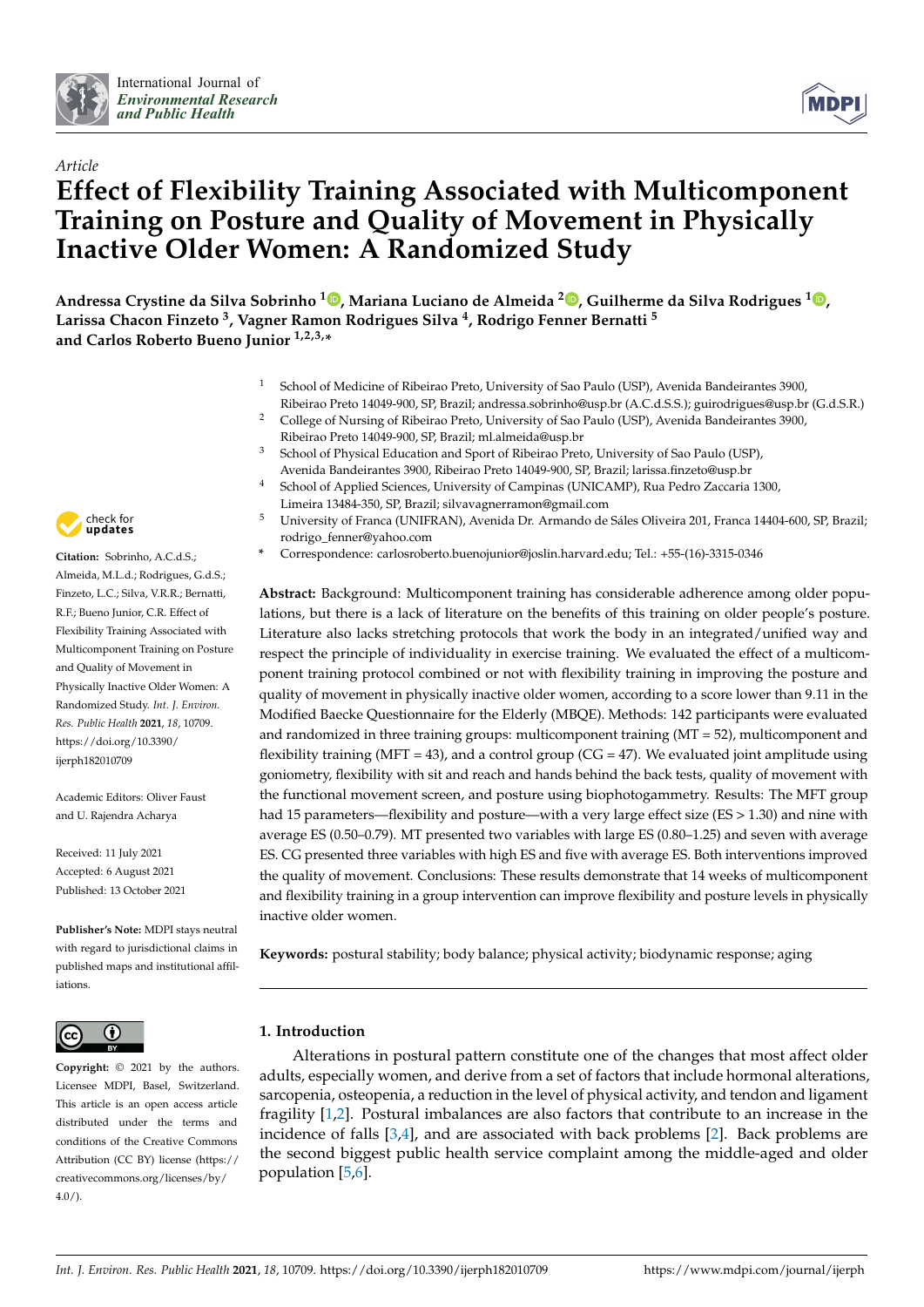Motor performance is a combination of physical fitness and quality of movement. It involves performing specific actions with less energy expenditure, greater ease, and lower muscle recruitment [\[7\]](#page-10-6). Quality of movement has been associated with cognitive function, functional capacity, and the ability to perform day-to-day activities [\[8\]](#page-10-7). The functional movement screen (FMS) is a new instrument that aims to analyze seven global and universal basic patterns of movement, resulting in a score for each person's quality of movement [\[9\]](#page-10-8).

The literature has exhaustively demonstrated the benefits of strength training and cardiorespiratory function in mortality, morbidity, and quality of life analyses for older adults [\[10](#page-10-9)[,11\]](#page-11-0). In turn, the benefits associated with flexibility training are not clear in the literature, which can even be observed in the positioning of the American College of Sports Medicine (ACSM), regarding physical exercise for the older adults [\[10\]](#page-10-9). Until now, the beneficial effects of flexibility have only been demonstrated in specific situations, such as an improvement in musculoskeletal discomforts of office workers [\[12\]](#page-11-1), quality of sleep in chronic insomnia patients [\[13\]](#page-11-2), and mechanical properties of spastic muscle in patients with chronic stroke [\[14\]](#page-11-3), as well as being in scientific articles with no great international impact, so that prescribing them indiscriminately does not appear to be a practice based on scientific evidence.

Multicomponent training is a modality that features the characteristic of embracing different physical capacities in the same session, promoting a global improvement in the general state of health of older people [\[15\]](#page-11-4). One of the challenges for the older population to remain active is adhesion to physical exercise programs—multicomponent training shows high adhesion and adherence rates and can be carried out in groups, which favors socialization among participants [\[16\]](#page-11-5). It has been demonstrated that multicomponent training promotes an improvement in flexibility [\[16](#page-11-5)[,17\]](#page-11-6).

The ACSM points out that there is still a lack of evidence about flexibility and its functionality in the elderly, and in its exercise guidelines for the elderly. In addition to not knowing for certain which is the best protocol for the development of this physical capacity, studies usually present their evaluation through the sit and stand test, a test to evaluate the hamstrings [\[17\]](#page-11-6). Furthermore, the literature shows that resistance training has been shown to improve flexibility both in young people [\[18\]](#page-11-7) and in older people [\[19\]](#page-11-8) when performed with a full range of motion. Therefore, it is also questionable whether specific flexibility training is necessary [\[20](#page-11-9)[–22\]](#page-11-10).

However, the effect of multicomponent training on body posture is unknown, as well as its effect, in association or not with flexibility training, on quality of movement. Within this context, this study aimed to evaluate the effect of a multicomponent training protocol combined or not with flexibility training on the postural evaluations and quality of movement of physically inactive older women. The study hypothesis was that the older women in the multicomponent training group with an emphasis on flexibility would present better improvements than the women from the other two groups and that the multicomponent training group would present better results than the control group.

#### **2. Materials and Methods**

## *2.1. Study Design*

The participants were recruited by advertising in local media and on social media. Before the first assessment, the participants were invited to a presentation meeting, where they received information on the research objective and details about the test protocol they also signed the informed consent form at the end of the session. After this stage, the participants were divided into two groups, separated by age into 60 to 65 and 66 to 70 years old. After recruitment, a blinded researcher randomly divided the participants into three groups using the random number generator tool of the Microsoft Excel<sup>®</sup> version 2013: multicomponent training (MT), multicomponent plus flexibility training (MFT), and control group (CG), guaranteeing the homogeneity between the groups in relation to age. In the power analysis, 40 participants per group would be necessary to detect a difference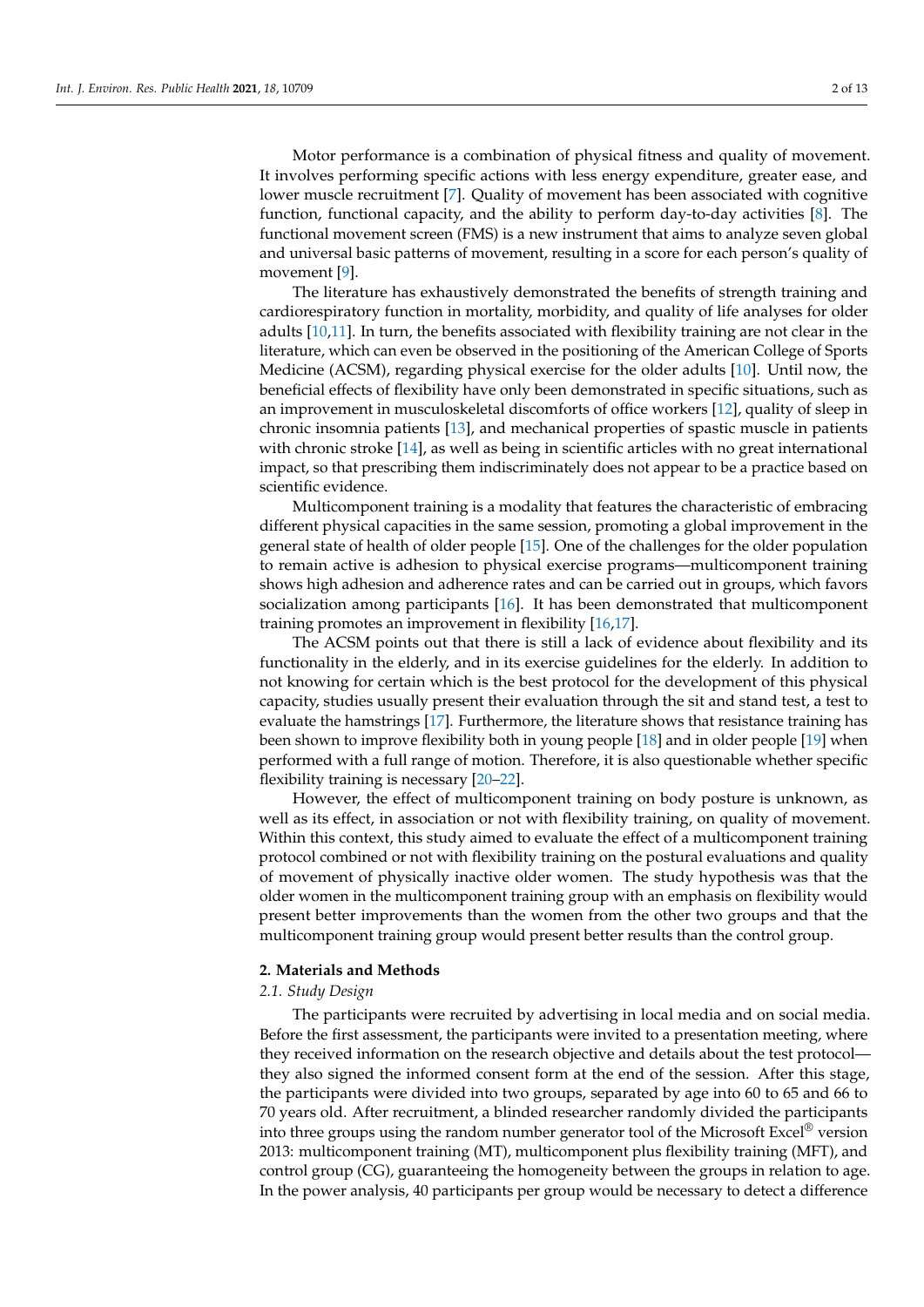between means of 8.5 cm for the primary outcome (frontal plane asymmetry or sagittal between means of 8.5 cm for the primary outcome (frontal plane asymmetry or sagittal plane asymmetry), with the alpha error probability set at 0.05 and power adjusted to 0.8. plane asymmetry), with the alpha error probability set at 0.05 and power adjusted to 0.8. We used G Power 3.1.9.7 to calculate the power. We used G Power 3.1.9.7 to calculate the power.

The participants in the control group were told not to engage in physical exercise The participants in the control group were told not to engage in physical exercise during the entire duration of the study. Pre and post experimental period evaluations were during the entire duration of the study. Pre and post experimental period evaluations conducted. The experiment lasted 14 weeks ([Fig](#page-2-0)ure 1).

<span id="page-2-0"></span>

**Figure 1.** Study design. CG; control group; MFT, multicomponent and flexibility training group; MT, multicomponent training.

## **Figure 1.** Study design**.** CG; control group; MFT, multicomponent and flexibility training group; MT, multicomponent *2.2. Participants*

ical certificate releasing them to practice physical activity, and who were physically in-the Elderly (MBQE) [\[23\]](#page-11-11). The exclusion criteria were having diseases and/or functional limitations (motor, auditory, and visual disorders) that would impede carrying out the tests and the physical training proposed, and absences in more than 25% of the physical  $\lim_{z \to z_0} \frac{1}{z}$ The inclusion criteria adopted were women aged between 60 and 70, with a medactive according to a score lower than 9.11 in the Modified Baecke Questionnaire for

The research and the informed consent form were submitted to and approved by the Ethics Committee for Research on Human Beings of the School of Physical Education and Sport of Ribeirão Preto of the University of São Paulo (CAAE:63681517.3.0000.5659) and registered in the Brazilian Register of Clinical Trials (REBEC: RBR-8hqwmx).

Sport of Ribeirão Preto of the University of São Paulo (CAAE:63681517.3.0000.5659) and

### registered in the Brazilian Register of Clinical Trials (REBEC: RBR-8hqwmx). *2.3. Interventions*

## 2.3.1. Multicomponent Training

The multicomponent training was constituted of two 90-min classes per week, divided into an initial 15 min of warm-up, balance, motor coordination, and games, 35 min of muscle strength, 35 min of aerobic activities, and a final five minutes of relaxation, with the aim of developing coordination motor abilities and conditioning motor abilities  $[15,20]$  $[15,20]$ . The intensity of the training was monitored using the Borg scale, with the aim of perceiving effort in values from three to 10, progressively, on a scale from zero to 10 (weeks 1 to 2: 3 to 4; weeks 3 to 5: 4 to 6; weeks 6 to 8: 6 to 7; weeks 9 to 11: 7 to 8; weeks 11 to 14: 8 to 10), representing moderate to high intensity physical exercise [\[21\]](#page-11-12). The training focused on strengthening the following muscles: rectus abdominal muscle, abdominal external oblique muscle, abdominal internal oblique muscle, transverse abdominal muscle, gluteus, abductors, knee flexors and extensors, deep neck flexors, serratus, rhomboid, middle and<br>... ascending trapezius, rotator cuff, and paravertebral or spinal erectors.<br>As the muscle of the muscle muscle, transverse parameters and the muscle of the muscle of the muscle of the mu

A team of trained exercise professionals supervised the multicomponent training. Muscle strength and aerobic activities were carried out in the form of a circuit, using<br>hast currence of palling angeliae constitues little and halding and ich strength as the basic exercises of pulling, pushing, squatting, lifting, and holding—which strengthens the<br>services were there is have a surely second to different formate of direct served (lateral side regions mentioned above—such as squats, different formats of displacement (lateral, side, front, back, with high and low knees), pelvic elevation, sinks, curved row, and reverse crucifix, etc. In each training session, ten exercises were used, with 2 min of execution and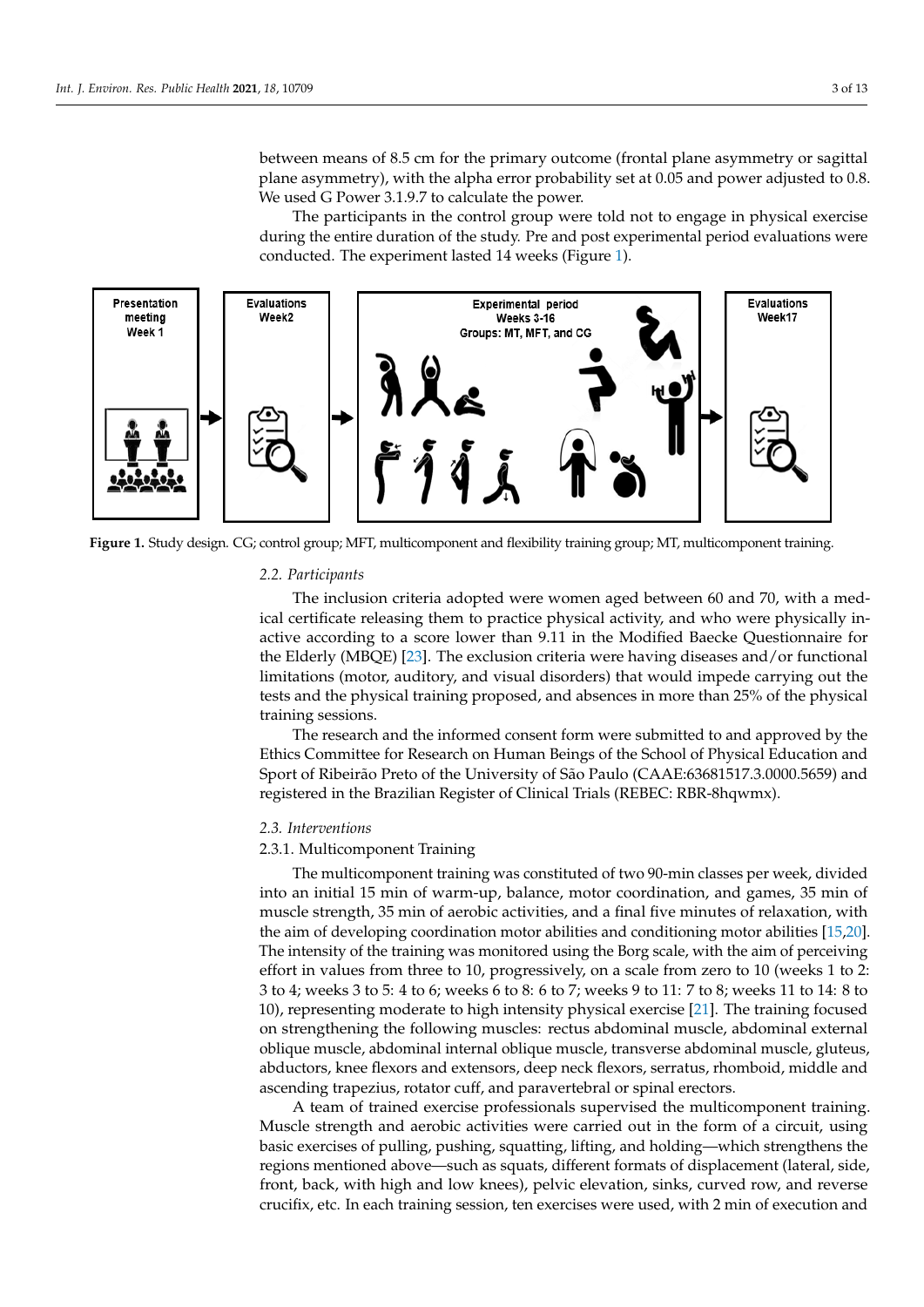1 min of rest between exercises. The circuit was performed twice with a 7-min water break between sets.

## 2.3.2. Individualized Flexibility Training

Flexibility capacity was trained using the active stretching with accessories method, following the protocol proposed by Nelson and Kokkonen [\[18\]](#page-11-7), who follow the recommendations of the American College of Sports Medicine [\[22\]](#page-11-10) in relation to volume and intensity. The participants were separated into groups for stretching geared toward postural alterations (hip flexor muscles, spinal extensors, scapula elevators, and protractors), focusing on individual needs, identified after carrying out a postural analysis. The exercise protocol contained for each postural compensation four exercise complexity levels, adding a new complexity every four weeks after two weeks in the level 1. The intensity and volume protocol were divided into four levels with stretching time progression and pain perception using the pain scale. The training was carried out twice a week (Table [1\)](#page-3-0).

|                              | Level 1 | Level 2 | Level 3  | Level 4   |
|------------------------------|---------|---------|----------|-----------|
| Week of intervention         | $1 - 2$ | $3 - 6$ | $7 - 10$ | $11 - 14$ |
| Duration of session          | 20'     | 30'     | 40'      | 50'       |
| Time under tension           | 10''    | 15''    | 20''     | 25''      |
| Interval between series      | 10''    | 15''    | 20''     | 25''      |
| Series per exercise          |         | 3       | 4        | 5         |
| Pain level *                 | 1a3     | 2a4     | 4 a 6    | 6 a 8     |
| Exercises per body region \$ |         | 3       |          |           |
| Weekly dose <sup>#</sup>     | 2400''  | 3600″   | 1800'    | 6000′′    |

<span id="page-3-0"></span>**Table 1.** Flexibility training protocol adopted in the intervention.

Note: \*--numeric visual/verbal scale of pain from 0 to 10; \$-8 body regions were worked in each individual—initial evaluations of each participant were considered for choice of these regions; #—weekly dose (seconds) = duration of session (min)  $\times$  2 (sessions/week)  $\times$  60 (seconds/minute).

#### *2.4. Evaluations*

For the participant characterization, a questionnaire was used, elaborated by the researchers to analyze demographic and health data. Blood pressure was measured using an automatic digital arm pressure measurer (OMRON®, HEM-7113 model, Songjiang, China), as well as conducting an anthropometry analysis [body mass, height, hip and waist circumference, and body mass index (BMI)], and fat percentage was measured using bioelectrical impedance (BIA, Maltron BF-906® model, Rayleigh, UK). The participants' physical activity level was measured subjectively using the MBQE [\[23\]](#page-11-11), together with a triaxial accelerometer (GT3X-BT from ActiGraph, Pensacola, FL, USA). The participants were instructed to use it for a week, but four days a week and one day of the weekend were considered for the calculation, with the intensities of the activities being stipulated by Freedson et al. [\[24\]](#page-11-13).

## Motor Evaluations and Evaluative Instruments

Flexibility was analyzed by the hands behind the back and sit and reach tests, from the battery of tests of Rikli and Jones [\[25\]](#page-11-14). The analysis of the most common postural alterations and identification of the degree of accentuation were carried out via biophotogammetry, a test that uses photographs to measure the degree of postural deviations in each structure of the body. To obtain the images, a digital photographic camera was positioned on a leveled and plumbed tripod at a height of 95 cm in relation to the floor and at a distance of three meters from the participant; this being the best position suggested by the literature [\[26](#page-11-15)[,27\]](#page-11-16). A plumb line with two polystyrene balls separated by a meter's distance was placed beside the participant. This distance was used as a calibrator, as according to the protocol of the SAPO® program. The protocol has a total of 32 points, which can be analyzed in the different photographic views [\[26\]](#page-11-15).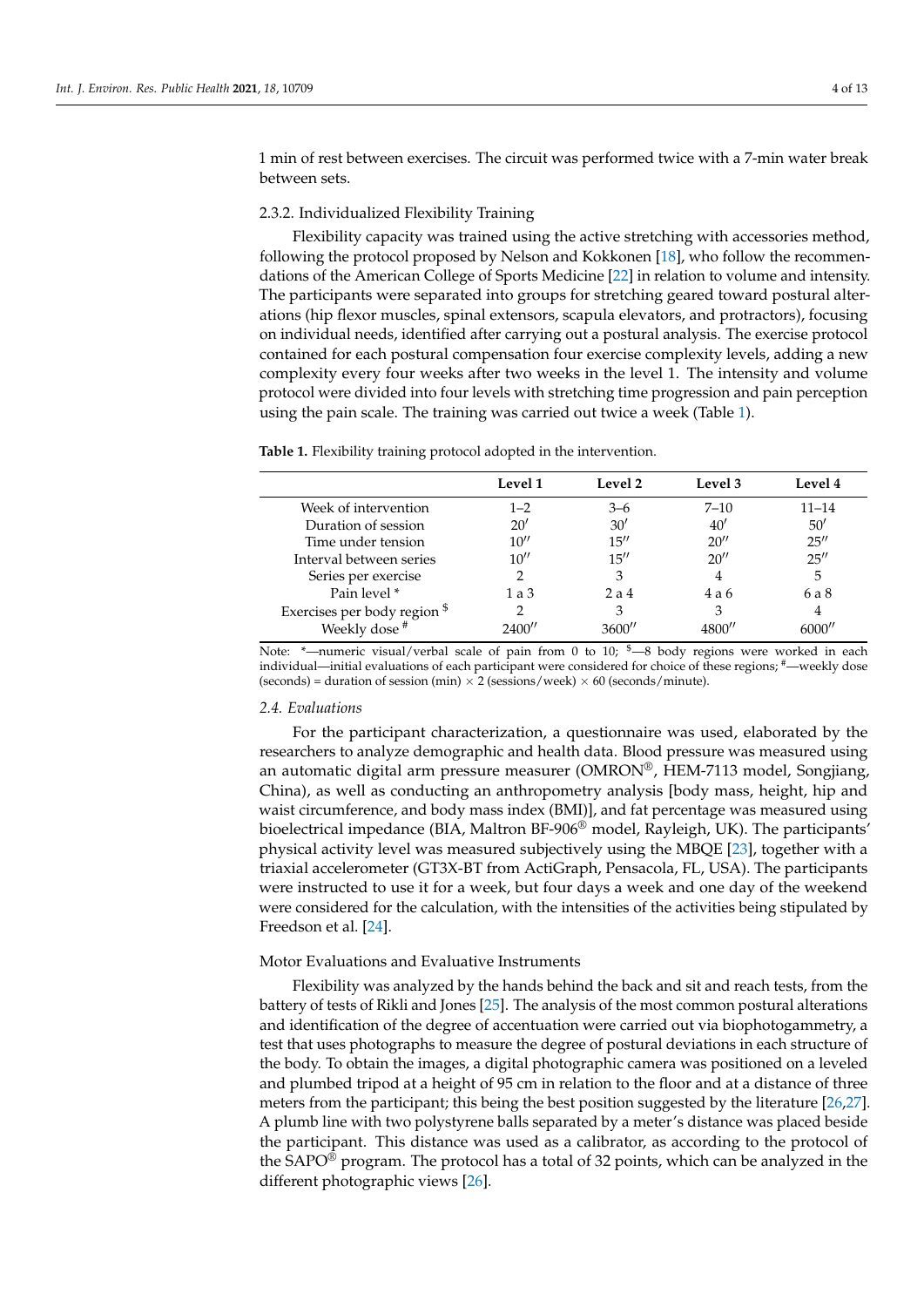To measure the older women's joint movement amplitude, a goniometer was used, which analyzes joint flexibility [\[28](#page-11-17)[,29\]](#page-11-18). To evaluate quality of movement, muscle asymmetries, and risk of injury due to postural modifications, a functional evaluation test was used that relates balance, strength, and muscle-tendon amplitude: the functional movement screen (FMS). This instrument aims to determine mobility and stability problems, identifying weak points in individuals who seek to maintain or raise their physical activity levels [\[9\]](#page-10-8).

#### *2.5. Statistical Analysis*

The data obtained were organized in a double-entry database, using the Excel<sup>®</sup> (Microsoft Corporation, Redmond, WA, USA) program version 2013 and the SPSS® program version 20.0 (International Business Machines, Armonk, NY, USA). The data were presented with means and standard deviations. To evaluate the data normality the Kolmogorov-Smirnov was used, and the variances were analyzed by the Levene test. The analysis of the training comparisons was conducted using the two-way ANOVA statistical method of repeated measures. The ANOVA for repeated measures observes levels of comparison between groups and variables, namely: time effect (evaluates the variables in 1 factor—time, pre versus post) and the interaction between group and time (which evaluates the variables in two simultaneous factors between groups and times) with Tukey's post-hoc test. For all statistical analyses, it was considered as an independent variables time and group. As dependent variables, the joint range of motion (goniometry), flexibility (sit and reach test and hand on the back), postural analysis (biophotogametry), and quality of the movement (FMS) are examples. The effect size, a descriptive statistic that serves as a complement to the statistical significance test, was calculated using Cohen's d, where values from 0.50 to 0.79 represent an average effect, values between 0.80 and 1.29 is a large effect, and more than 1.30 is a very large effect—numbers below 0.50 were considered a small effect [\[30\]](#page-11-19). The significance level considered was 5%.

#### **3. Results**

In the analyses, 43 women were included in the MFT group, 52 in the MT group, and 47 in the CG, as presented in Figure [2.](#page-5-0) There was no statistical difference between the groups in the means for age (63.4  $\pm$  5.6, considering all groups) and age at the last menstrual cycle (48.1  $\pm$  5.8, considering all groups) (Table [2\)](#page-6-0). A time effect is noted in the body mass variable ( $F = 8.131$ ;  $p = 0.006$ ), which after the intervention was lower than the baseline, and in the physical activity level evaluated by the questionnaire ( $F = 4.201$ ;  $p = 0.010$ ), with an increase between the pre- to the post-intervention moments.

There was a group and time interaction in the fat percentage variable ( $F = 5.006$ ;  $p = 0.029$ ) and physical activity level evaluated using accelerometry (F = 3.781;  $p = 0.016$ ), observing an improvement from the pre- to the post-moments in both variables only in the MFT group—the MT group presented an improvement in the accelerometry between both evaluations. There was also a group and time interaction for the SBP ( $F = 3.095$ ;  $p = 0.035$ ) and DBP (F = 13.729;  $p < 0.001$ ) variables, with a reduction in the SBP observed only in the MFT group—the DBP varied only in the CG, presenting an increase from the pre- to the post-experimental period moments. We also observed this interaction for waist circumference (F = 10.027;  $p = 0.003$ ), with lower results in the CG and MFT groups in relation the MT group in the post moment. Finally, a time and group interaction was also observed in the BMI variable ( $F = 17.67$ ;  $p = 0.048$ ), with a deterioration of the CG between the pre- and post-intervention moments (Table [2\)](#page-6-0).

In Table [3](#page-6-1) it is possible to observe the time effect on the sit and reach ( $F = 51.59$ ; *p* < 0.001), shoulder extension (F = 69.81; *p* < 0.001), knee extension (F = 12.08; *p* = 0.001), and knee flexion ( $F = 12.08$ ;  $p = 0.001$ ) variables, with an improvement in these parameters at the post-intervention moment in relation to the baseline. It was possible to observe an improvement from the pre- to the post-intervention moments in the sit and reach test—and deterioration in the other three variables. There was group and time interaction in the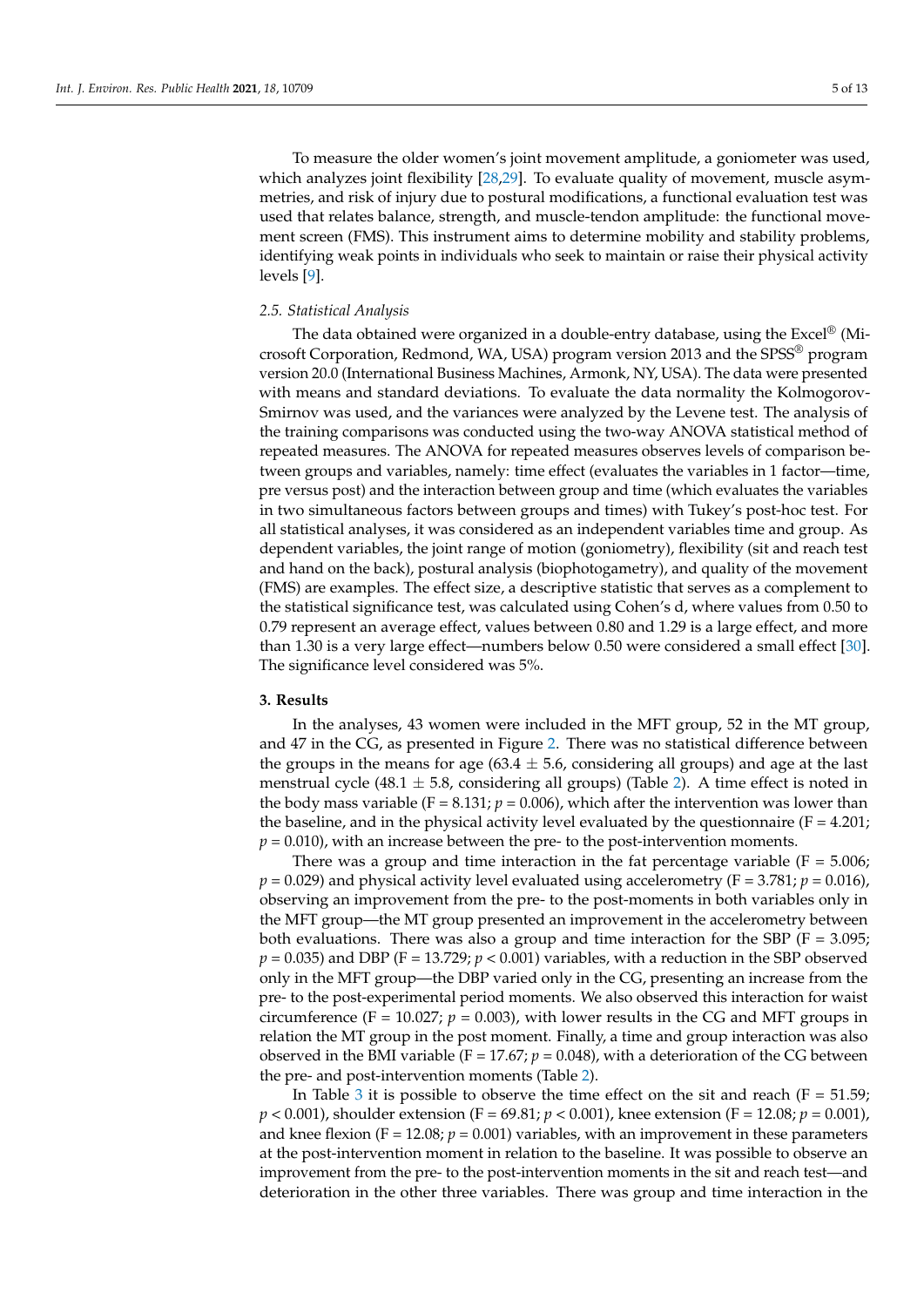functional movement screen variable ( $F = 7.15$ ;  $p = 0.001$ ), with an improvement between the moments in the MT and MFT groups—and the CG presented lower results than the MT group at the post-intervention moment. There was group and time interaction for the goniometry in the following variables: cervical flexion (F = 2.42; *p* < 0.001), hip extension (F = 7.87; *p* = 0.001), hip flexion (F = 3.45; *p* = 0.034), cervical extension (F = 17.57; *p* < 0.001), shoulder flexion (F = 9.97;  $p < 0.001$ ), lumbar extension (F = 3.42;  $p = 0.035$ ), lumbar flexion (F = 15.32;  $p < 0.001$ ), ankle flexion (F = 3.57;  $p = 0.031$ ), and ankle extension (F = 3.57;  $p = 0.031$ ). Of these nine variables, there was an improvement from the pre- to the postintervention moments for everyone in the MFT group, five in the MT group, and three in the CG—these results demonstrate that the MFT group was better than the MT and CG groups in terms of gaining joint movement amplitude (Table [3\)](#page-6-1).

<span id="page-5-0"></span>

**Figure 2.** CONSORT flow diagram. **Figure 2.** CONSORT flow diagram.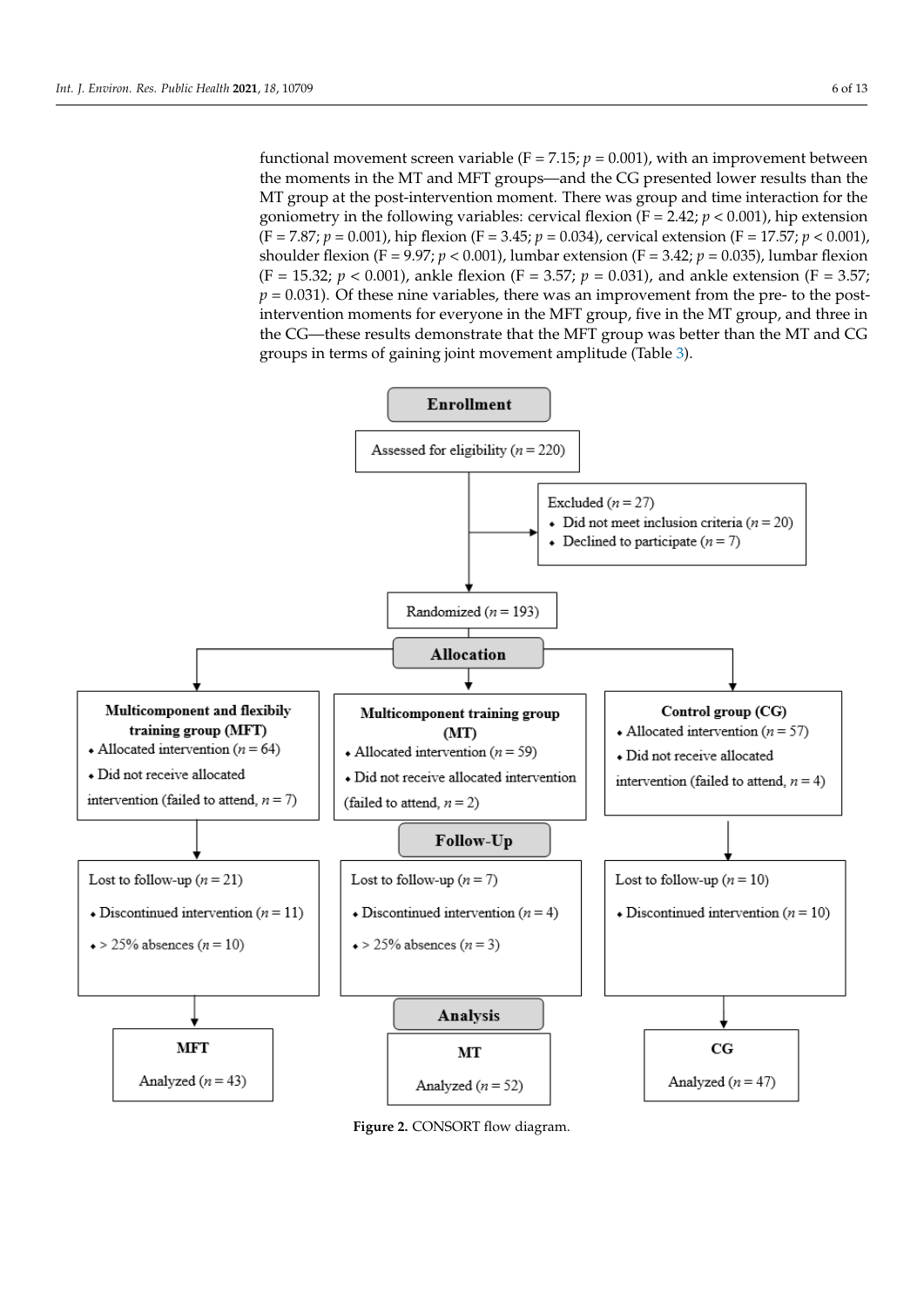|                                         | $MT (n = 52)$    |                  |                    |                  | <b>MFT</b> $(n = 43)$          |                    |                  | $CG (n = 47)$                          |                    |  |
|-----------------------------------------|------------------|------------------|--------------------|------------------|--------------------------------|--------------------|------------------|----------------------------------------|--------------------|--|
|                                         | Pre              | Post             | <b>Effect Size</b> | Pre              | Post                           | <b>Effect Size</b> | Pre              | Post                                   | <b>Effect Size</b> |  |
| Age (years)                             | $63.1 \pm 5.5$   |                  |                    |                  | $63.4 \pm 5.6$                 |                    |                  | $64.0 \pm 4.9$                         |                    |  |
| Last menstrual cycle (years)            | $47.5 \pm 6.3$   |                  |                    |                  | $48.1 \pm 5.8$                 |                    | $48.0 \pm 6.2$   |                                        |                    |  |
| Height (m)                              | $1.56 \pm 7.0$   |                  | $1.59 \pm 6.9$     |                  |                                |                    | $1.58 \pm 7.80$  |                                        |                    |  |
| Body mass (kg) $\ddagger$               | $75.1 \pm 14.4$  | $73.8 \pm 12.8$  | $-0.096$           | $74.7 \pm 16.0$  | $72.1 \pm 15.8$                | $-0.164$           | $76.1 \pm 18.8$  | $79.3 \pm 10.0$                        | 0.222              |  |
| BMI $(kg/m^2)$ <sup>+</sup>             | $29.4 \pm 5.0$   | $29.2 \pm 4.7$   | $-0.041$           | $28.4 \pm 4.7$   | $27.9 \pm 5.3$                 | $-0.100$           | $25.3 \pm 2.7$   | $28.4 \pm 4.1$ \$,#,*                  | 0.912              |  |
| SBP (mmHg) $\overline{ }$               | $131.9 \pm 21.3$ | $129.0 \pm 10.2$ | $-0.184$           | $129.2 \pm 18.8$ | $123.5 \pm 15.4$ *             | $-0.333$           | $135.6 \pm 17.9$ | $136.5 \pm 12.4$ <sup>#</sup>          | 0.059              |  |
| $DBP$ (mmHg)                            | $76.8 \pm 10.6$  | $76.8 \pm 8.3$   | 0.000              | $76.6 \pm 10.6$  | $71.9 \pm 10.0$                | $-0.456$           | $73.8 \pm 10.1$  | $79.1 \pm 6.3$ <sup>#,*</sup>          | 0.646              |  |
| $WC$ (cm)                               | $100.5 \pm 11.3$ | $100.1 \pm 9.2$  | $-0.039$           | $96.8 \pm 12.0$  | $94.3 \pm 12.1$ <sup>\$</sup>  | $-0.207$           | $97.4 \pm 12.9$  | $98.2 + 9.9$ <sup>\$</sup>             | 0.070              |  |
| $HC$ (cm)                               | $107.5 \pm 12.3$ | $106.1 \pm 9.2$  | $-0.130$           | $106.1 \pm 9.7$  | $105.1 \pm 10.5$               | $-0.099$           | $107.0 \pm 10.7$ | $104.6 \pm 9.2$                        | $-0.241$           |  |
| $BF$ (%) <sup>+</sup>                   | $41.2 \pm 8.1$   | $40.1 \pm 6.8$   | $-0.148$           | $46.2 \pm 6.9$   | $35.8 \pm 7.9$ <sup>*/\$</sup> | $-1.405$           | $43.1 \pm 6.9$   | $46.3 \pm 6.7$ $\substack{\$,\#,\ast}$ | 0.471              |  |
| MBOE (scores) $\ddagger$                | $6.9 \pm 5.3$    | $11.7 \pm 7.5$   | 0.750              | $6.3 \pm 5.4$    | $12.6 \pm 5.0$                 | 1.212              | $6.4 \pm 5.0$    | $8.6 \pm 7.6$                          | 0.349              |  |
| PA (accelerometer, counts) <sup>†</sup> | $382 \pm 1361$   | $877 \pm 401$ *  | 0.562              | $386 \pm 176$    | $961 \pm 401$ * <sup>,\$</sup> | 1.993              | $348 \pm 171$    | $592 \pm 365$ #                        | 0.911              |  |

**Table 2.** Characterization of the participants at the pre and post experimental period moments.

Note: MT, multicomponent training; MFT, multicomponent and flexibility training; CG, control group; BMI, body mass index; SBP, systolic blood pressure; DBP, diastolic blood pressure; WC, waist circumference; HC, hip circumference; BF, body fat; MBQE, Modified Baecke Questionnaire for the Elderly; PA, physical activity. <sup>†</sup> Interaction between time and group (p < 0.05). <sup>‡</sup> Time effect (p < 0.05). \* p < 0.05 in relation to the pre-intervention moment in the same group.  $\frac{h}{2}$   $p < 0.05$  in relation to the MFT at the same moment.  $\frac{h}{2}$   $p < 0.05$  in relation to the MT at the same moment. Bold: effect size  $\geq 0.50$ .

**Table 3.** Flexibility and movement quality at the pre and post experimental period moments.

<span id="page-6-0"></span>

|                                                        | $MT (n = 52)$       |                   |                    |                     | <b>MFT</b> $(n = 43)$           |                    |                     | $CG (n = 47)$                   |                    |  |
|--------------------------------------------------------|---------------------|-------------------|--------------------|---------------------|---------------------------------|--------------------|---------------------|---------------------------------|--------------------|--|
|                                                        | Pre                 | Post              | <b>Effect Size</b> | Pre                 | Post                            | <b>Effect Size</b> | Pre                 | Post                            | <b>Effect Size</b> |  |
| Hands behind the back (cm)                             | $-9.5 \pm 9.7$      | $-7.6 \pm 9.6$    | 0.197              | $-5.0 \pm 11.8$     | $-4.1 \pm 9.2$                  | 0.086              | $-7.6 \pm 10.9$     | $-7.8 \pm 11.9$                 | $-0.018$           |  |
| Sit and reach (cm) $\ddagger$<br>Goniometry $(^\circ)$ | $-3.1 \pm 8.8$      | $2.0 \pm 7.6$     | 0.626              | $1.1 \pm 9.9$       | $3.3 \pm 10.0$                  | 0.213              | $-1.9 \pm 7.9$      | $-2.5 \pm 4.9$                  | $-0.094$           |  |
| Cervical extension <sup>1</sup>                        | $14.2 \pm 5.4(38)$  | $15.7 \pm 6.8$ *  | 0.246              | $15.7 \pm 7.6(46)$  | $18.3 \pm 7.5$ *                | 0.344              | $12.6 \pm 6.4(47)$  | $12.6 \pm 7.7$ #                | 0.000              |  |
| Cervical flexion <sup>+</sup>                          | $34.9 \pm 14.4(38)$ | $36.6 \pm 14.8$   | 0.116              | $33.8 \pm 12.1(46)$ | $37.3 \pm 13.2$ *               | 0.277              | $31.4 \pm 12.0(47)$ | $30.6 \pm 11.8$ <sup>***</sup>  | $-0.067$           |  |
| Shoulder extension $\ddagger$                          | $30.3 \pm 8.3$      | $30.6 \pm 8.6$    | 0.036              | $30.4 \pm 9.2$      | $31.6 \pm 10.2$                 | 0.124              | $27.1 \pm 9.7$      | $30.2 \pm 8.7$                  | 0.337              |  |
| Shoulder flexion <sup>+</sup>                          | $156.8 \pm 19.4$    | $156.9 \pm 21.6$  | 0.005              | $146.7 \pm 18.2$    | $148.4 \pm 21.0*$               | 0.087              | $137.6 \pm 29.9$    | $141.3 \pm 30.0$ */*            | $-0.124$           |  |
| Lumbar extension <sup>+</sup>                          | $15.5 \pm 7.3$      | $16.8 \pm 8.3$    | 0.167              | $16.7 \pm 9.6$      | $19.4 \pm 10.6$ * <sup>\$</sup> | 0.267              | $16.6 \pm 7.7$      | $19.6 \pm 8.6$ */s              | 0.368              |  |
| Lumbar flexion <sup>1</sup>                            | $73.2 \pm 10.1$     | $73.3 \pm 9.9$    | 0.010              | $75.7 \pm 9.6$      | $77.7 \pm 11.4$ */*             | 0.190              | $74.3 \pm 11.3$     | $78.6 \pm 11.2$ <sup>*,\$</sup> | 0.382              |  |
| Hip extension <sup>1</sup>                             | $4.7 \pm 1.7(38)$   | $5.8 \pm 3.9*$    | 0.393              | $4.5 \pm 1.8(40)$   | $6.9 \pm 1.8^*$                 | 1.333              | $12.6 \pm 6.4(47)$  | $12.6 \pm 7.7$ \$ <sup>#</sup>  | 0.000              |  |
| Hip flexion $†$                                        | $58.0 \pm 17.2(38)$ | $69.2 \pm 17.4$ * | 0.647              | $62.4 \pm 10.3(40)$ | $71.1 \pm 10.0$ *               | 0.857              | $31.4 \pm 12.0(47)$ | $30.6 \pm 11.8$ \$,#            | $-0.067$           |  |
| Knee extension $\ddagger$                              | $87.7 \pm 20.8$     | $86.9 \pm 20.4$   | $-0.039$           | 93. $8 \pm 20.4$    | $96.5 \pm 19.1$                 | 0.137              | $94.8 \pm 16.3$     | $96.1 \pm 19.2$                 | 0.073              |  |
| Knee flexion $‡$                                       | $87.7 \pm 20.8$     | $86.9 \pm 20.4$   | $-0.039$           | $93.8 \pm 20.4$     | $96.5 \pm 19.1$                 | 0.137              | $94.8 \pm 16.3$     | $96.1 \pm 19.2$                 | 0.073              |  |
| Ankle extension <sup>1</sup>                           | $8.7 \pm 3.2(38)$   | $9.7 \pm 4.8^*$   | 0.250              | $9.6 \pm 2.9(47)$   | $12.8 \pm 3.1$ */*              | 1.067              | $8.7 \pm 2.9(47)$   | $7.2 \pm 3.7$ \$                | $-0.455$           |  |
| Ankle flexion <sup>+</sup>                             | $18.8 \pm 7.6(38)$  | $21.5 \pm 7.7$ *  | 0.353              | $17.5 \pm 7.9(47)$  | $21.9 \pm 8.0^*$                | 0.553              | $19.4 \pm 7.7(47)$  | $19.9 \pm 8.3$                  | 0.063              |  |
| Functional movement screen (scores) $^{\dagger}$       | $16.6 \pm 3.4$      | $19.9 \pm 3.9$ *  | 0.904              | $15.9 \pm 3.7$      | $18.8 \pm 5.3$ *                | 0.644              | $16.2 \pm 3.7$      | $16.8 \pm 4.3$ <sup>\$</sup>    | 0.150              |  |

<span id="page-6-1"></span>Note: MT, multicomponent training; MFT, multicomponent and flexibility training; CG, control group. <sup>†</sup> Interaction between time and group  $p < 0.05$ . <sup>‡</sup> Time effect  $p < 0.05$ . \*  $p < 0.05$  in relation to the pre-intervention moment in the same group. #  $p < 0.05$  in relation to the MFT at the same moment.  $\frac{p}{p} < 0.05$  in relation to the MT at the same moment. Bold: effect size  $\geq 0.50$ .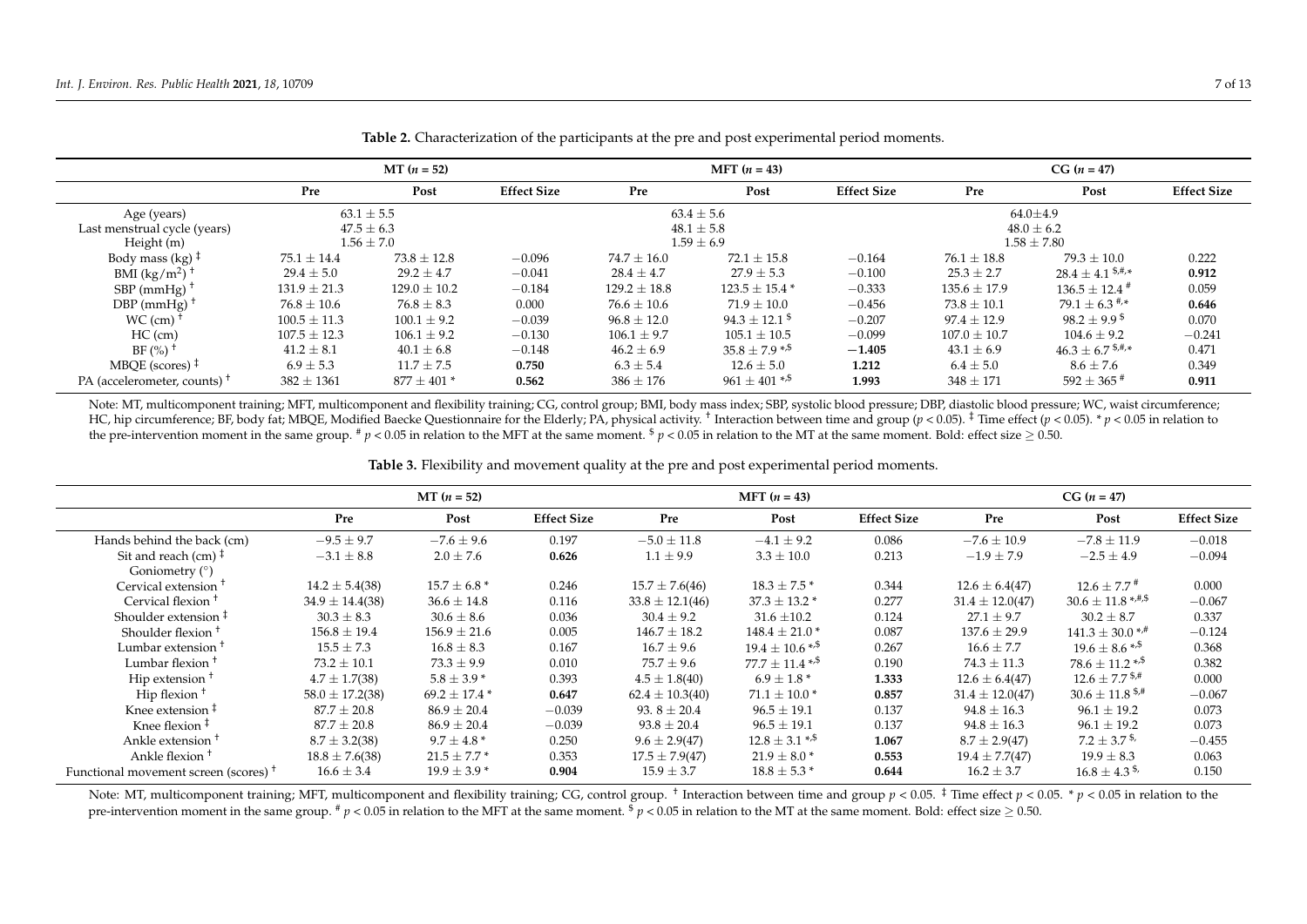In Supplementary Table S1 we observe that in the postural characterization of the anterior view there was a time effect on the limb length difference (LLD)— $(F = 52.94;$  $p < 0.001$ ), tibial tuberosity alignment (TTA)—(F = 32.70;  $p < 0.001$ ), horizontal acromion alignment (HAA)—(F = 106.40; *p* < 0.001), right Q angle (RQA)—(F = 130.32; *p* < 0.001), left Q angle (LQA)—(F = 83.46; *p* < 0.001), and horizontal head alignment (HHA)—(F = 149.19; *p* < 0.001), with a post-intervention improvement in relation to the baseline.

Supplementary Table S2 describes the data relating to the posterior view of the postural analysis, demonstrating a time effect on the horizontal scapular asymmetry (HSA)—  $(F = 54.09; p < 0.001)$ , right leg and hindfoot angle (RLHA)—(F = 17.57;  $p < 0.001$ ), and left leg and hindfoot angle (LLHA)—( $F = 29.90; p < 0.001$ ), with an improvement in postural adjustment from the pre-to the post-intervention moments.

The time effect was also observed in Supplementary Table S3 relating to the right lateral view of the postural analysis in the vertical torso alignment (VTA)—( $F = 30.69$ ;  $p < 0.001$ ), vertical alignment of the head with the acromion (VAHA)—(F = 19.30;  $p < 0.001$ ), hip alignment (HA)—(F = 33.57;  $p < 0.001$ ), and horizontal pelvic alignment (HPA)—  $(F = 75.63; p < 0.001)$ , which after the intervention had better results in relation to the baseline. There was group and time interaction in the horizontal alignment of the head with the C7 (HAHC7)—(F = 201.29; *p* = 0.03) and ankle angle (AA)—(F = 211.87; *p* = 0.001) variables—at the post-moment both intervention groups presented an improvement in relation to the pre-intervention moment. In both variables the MFT group presented better results in relation to the MT group, at the post-intervention moment.

Supplementary Table S4 presents the postural analysis in the left lateral view, which presented a time effect on the variables vertical alignment of the head with the acromion (VAHA)—(F = 39.37; *p* < 0.001), vertical body alignment (VBA)—(F = 136.70; *p* < 0.001), hip alignment (HA)—(F = 25.02; *p* < 0.001), vertical torso alignment (VTA)—(F = 39.56;  $p < 0.001$ ), and knee angle (KA)—(F = 5.29;  $p = 0.006$ ), with an improvement from the preto the post-intervention moment. Moreover, we observed time and group interaction in the horizontal alignment of the head with the C7 (HAHC7)—(F = 5.15; *p* < 0.007) and ankle angle (AA) (F = 6.93;  $p = 0.001$ ) variables. In both variables, the MFT group presented better results and the CG worse results in relation to the MT group, at the post-intervention moment. Both intervention groups demonstrated an improvement from the pre- to the post-experimental moment in the HAHC7 and AA variables.

Supplementary Table S5 shows it is possible to note time and group interaction in the frontal plane asymmetry (FPA)—(F = 14.56,  $p < 0.001$ ) and sagittal plane asymmetry (SPA)—  $(F = 11.76, p < 0.001)$  variables—the MT and MFT groups presented an improvement in the results at the post moment in relation to the pre-intervention moment.

In Table [4,](#page-8-0) there is a summary of all variables related to postural evaluation (biophotogammetry) based on their effect sizes.

Concerning the analysis of the effect size in the whole set of variables studied, the MT group presented an improvement in nine variables with at least a medium effect size, where two variables had a large effect, and seven had a medium effect. In the MFT group, this number was 24, of which 15 variables had a very large effect size and nine had a medium effect size. In the control group, there was an improvement in eight variables with at least a medium effect size - three of them with a large effect and five with a medium effect. Considering only postural variables, the number of variables was four, one, and three for the MT group; sixteen, nine, and seven for the MFT group; five, one, and four for the CG group.

Finally, in terms of the effect size, it was also possible to observe that the MFT group resulted in a better realignment of the center of mass, adjusting the body structures both on the sagittal plane and on the frontal plane (Supplementary Table S5).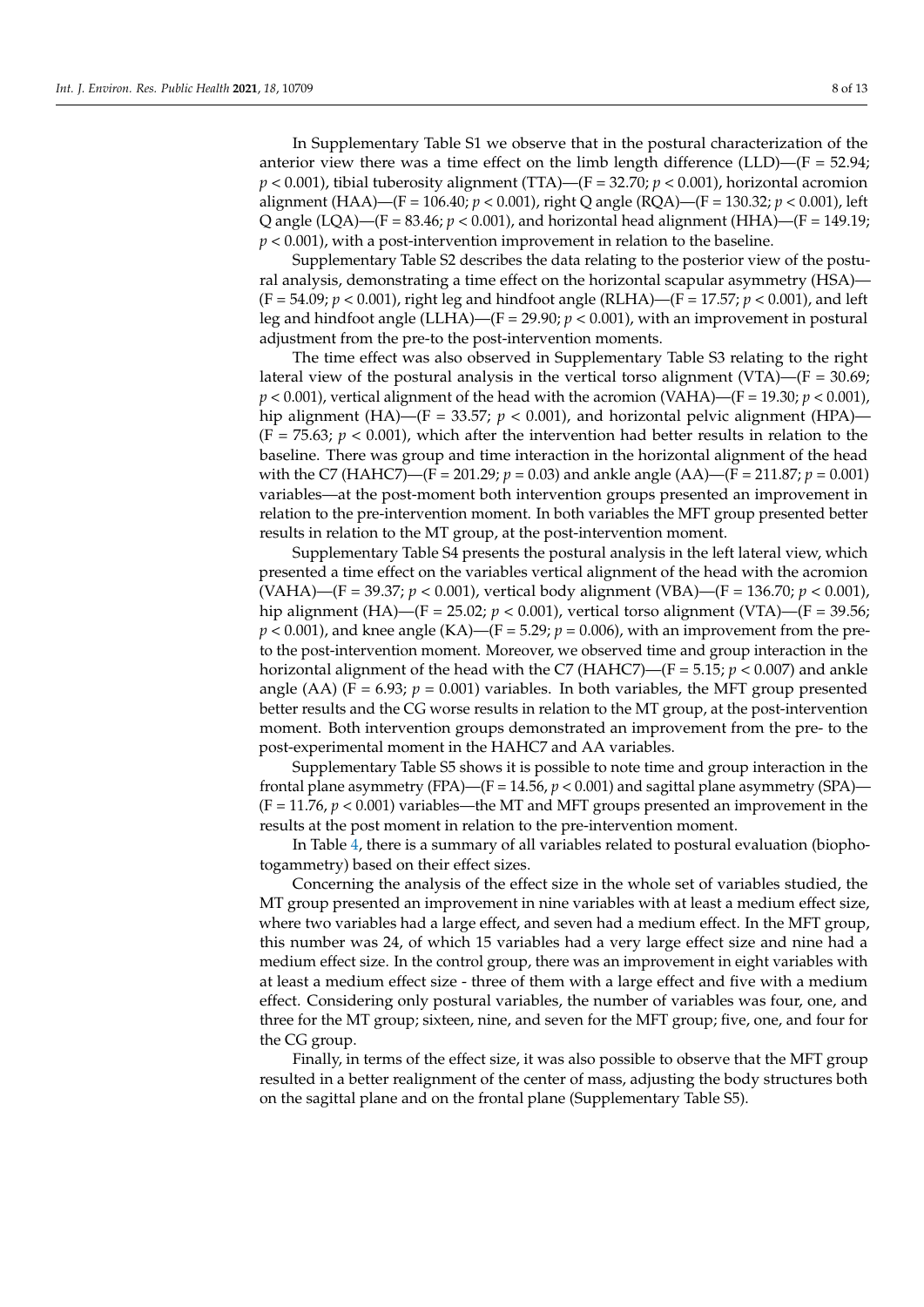| <b>Postural Evaluation</b>  | МT                                                | <b>MFT</b>                                                                     | CG                                                |
|-----------------------------|---------------------------------------------------|--------------------------------------------------------------------------------|---------------------------------------------------|
| Anterior view               |                                                   |                                                                                |                                                   |
| Head                        | $\otimes$                                         | $\otimes$                                                                      | ⊗                                                 |
| Torso                       | ⊗⊗⊗                                               | $\otimes \otimes \ominus$                                                      | $\otimes \otimes \otimes$                         |
| Lower limbs                 | $\oslash \oslash \oslash \oslash \oslash \oslash$ | $\begin{array}{c} \otimes \otimes \otimes \ominus \ominus \ominus \end{array}$ | $\oslash \oslash \oslash \oslash \oslash \oslash$ |
| Posterior view              |                                                   |                                                                                |                                                   |
| Torso                       | ⊗                                                 | $\otimes$                                                                      | $\otimes$                                         |
| Lower limbs                 | $\otimes\otimes$                                  | $\otimes \ominus$                                                              | $\otimes \ominus$                                 |
| Right lateral view          |                                                   |                                                                                |                                                   |
| Head                        | $\otimes\otimes$                                  | $\otimes \ominus$                                                              | $\otimes \ominus$                                 |
| Torso                       | $\oslash \oslash \oslash \oslash$                 | $\otimes \otimes \ominus \ominus$                                              | ⊗⊗⊗⊖                                              |
| Lower limbs                 | $\otimes\otimes$                                  | $\otimes \ominus$                                                              | $\otimes\otimes$                                  |
| Left lateral view           |                                                   |                                                                                |                                                   |
| Head                        | $\otimes \ominus$                                 | $\otimes \ominus$                                                              | $\otimes\otimes$                                  |
| Torso                       | $\oslash \oslash \oslash \oslash$                 | ⊗⊗⊖⊖                                                                           | ⊗⊗⊖⊖                                              |
| Lower limbs                 | ⊗⊖                                                | $\ominus \ominus$                                                              | $\otimes\otimes$                                  |
| Asymmetries                 |                                                   |                                                                                |                                                   |
| Frontal and sagittal planes | ⊗⊖                                                | Aθ                                                                             | ⊗⊗                                                |

<span id="page-8-0"></span>**Table 4.** Effect size of postural evaluation (biophotogammetry).

Note: MT, multicomponent training; MFT, multicomponent and flexibility training; CG, control group; ⊗, effect size <  $0.50$ ;  $\bigoplus$ , effect size  $\geq 0.50$ .

#### **4. Discussion**

The findings showed the importance of combining multicomponent training with flexibility training and its effects in terms of a global improvement in postural deviations, movement amplitude, and quality of movement in older women, which have not yet been described in the literature. However, these results are consistent with previous studies that have used different training programs, such as yoga, global postural reeducation (GPR), pilates, and physiotherapy sessions, with separate analyses of postural and flexibility parameters in individualized regions, such as in the hip, hamstring, shoulder, and spine [\[19,](#page-11-8)[31\]](#page-11-20).

The present study contained a progression of complexity of exercises and tension time (time remaining in the greatest movement amplitude), per exercise, with a weekly dose of 40 min to one hour and 40 min, and with a 14-week intervention duration. The studies with middle-aged adults present a duration of only 30 s of tension for exercises, with no progression of complexity and tension time, starting from one to three weekly sessions during eight to 10 weeks [\[32\]](#page-11-21). The intervention designs with flexibility result in a weekly dose of 1200 s per training session, 50% lower than prescribed in the beginning of the present intervention in the MFT group, and a shorter period, lasting from two to six weeks of intervention [\[32\]](#page-11-21).

MFT was the group that presented more gain in the flexibility tests compared with the other groups. It was possible to note a moderate to strong effect size with the flexibility training, mainly on the more complex joints of the body, such as the ankle, hip, and shoulder. These same regions present the lowest range of motion (ROM) due to the biarticular characteristic of the muscles and reduced levels of physical activity, which promote muscle shortening, where the hip and ankle joints stand out as a factor for an increase in risks of falls [\[33\]](#page-11-22).

All the participants in our study presented a lower ankle ROM than necessary for the adequate ROM required at the start of the training protocol adopted in this study. The literature shows that both static and dynamic stretching exercises help in improving ankle ROM, and this is important as its reduction is a well-established process in aging [\[29\]](#page-11-18). Studies have shown that a reduced hip ROM leads to lower speed of movement of the lower limbs, making balance recovery strategies, such as the step, even more difficult, and increasing the chances of falls in older women [\[33](#page-11-22)[,34\]](#page-11-23).

It has been also demonstrated that a reduction in shoulder pain through training protocols, including stretching exercises in the training sessions and causing an improvement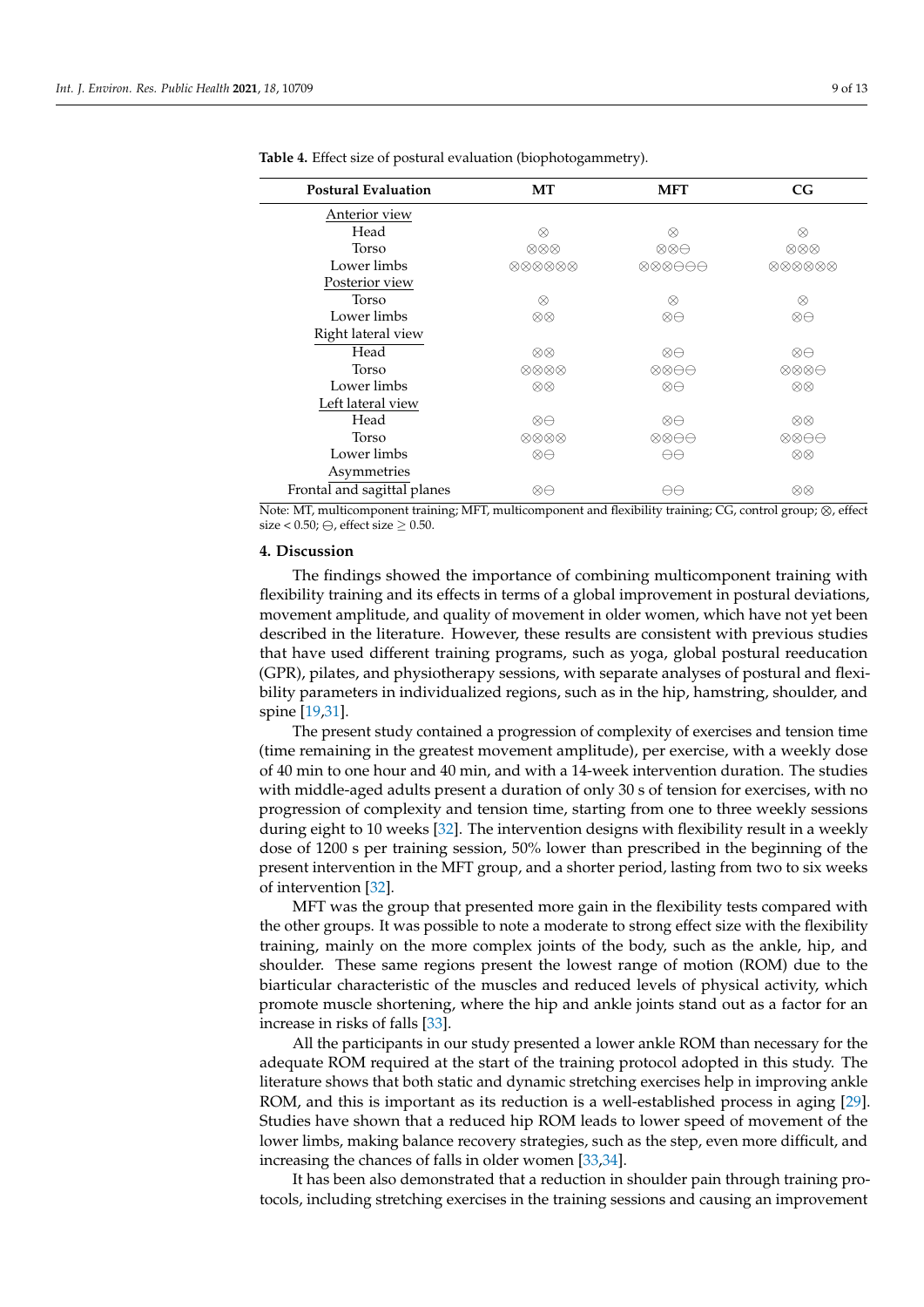in shoulder ROM, was directly related with stability and pain [\[32\]](#page-11-21). Moreover, other studies with older women have shown an association between greater ROM, an increase in daily life activities, and quality of life [\[34,](#page-11-23)[35\]](#page-11-24). The result obtained by our study showed that the MT group obtained a greater effect on quality of movement, measured by the FMS effect size, than the MFT group, even though the latter presented a functional improvement, which could contribute to better performance in daily life activities (DLAs).

Moreover, the values obtained in the MT and MFT groups are higher than those presented in the literature. The study by Mitchell et al. [\[36\]](#page-11-25) reported a total score of 12.2 points in a study with 97 older women with a mean age of 65.7. Perry and Koehle [\[37\]](#page-11-26) evaluated 12 women older than 65, who obtained a total score of 13.17 points, showing that even though they are physically inactive, the older women in our study are above the mean listed in the literature.

The MT group presented an improvement in four variables related to postural alignment, and the MFT group an improvement in 16 variables. The postural evaluation showed significant differences in the regions that present complex joints, such as the scapular girdle, the pelvic girdle, and ankle between the groups, as was observed in the ROM test, improving the alignment of body structures. The MFT group presented a greater effect size in post-intervention tests, which corroborates with the data from the study by Bandeira et al. [\[38\]](#page-12-0) Their results showed that physically active older adults presented fewer changes in the curvature of the thoracic spine than sedentary participants. When individuals present a greater pattern of postural deviations, they also show a greater body oscillation, leading to a rise in falls, injuries, and an increase in public healthcare costs [\[39\]](#page-12-1). The study of Ishikawa et al. [\[40\]](#page-12-2) showed that the loss of angulation of the curvature of the lumbar lordosis, a common alteration in older women, increased postural instability and led to a greater chance of falls due to the displacement of the gravitational line on the sagittal plane [\[41\]](#page-12-3).

Regarding systolic blood pressure, only the MFT group showed improvement in this variable, demonstrating that flexibility training can contribute to this adaptation. Benefits of flexibility training for health variables are not yet evident in the literature. Yamamoto et al. [\[42\]](#page-12-4) carried out a cross-sectional study to test the hypothesis that a less flexible body would have greater arterial stiffness. They studied people aged 20 to 83 years; using the sit-and-reach test, they concluded that worse flexibility is associated with greater arterial stiffness in people over 40, regardless of cardiorespiratory fitness and muscle strength. The authors suggest that flexibility may be a predictor of arterial stiffness, as in the study by Nishiwaki et al. [\[43\]](#page-12-5) The latter conducted an observational cross-sectional study with 1150 adults, aged between 18 and 89 years. In addition, Nishiwaki et al. [\[44\]](#page-12-6) showed an association between higher levels of flexibility and lower arterial stiffness, but a reduction in arterial stiffness caused by four weeks of flexibility training was not significantly correlated with increased flexibility. Thus, our results help support the hypothesis that flexibility training can contribute to improving other health parameters, such as blood pressure. We have presented this effect on blood pressure for the first time since these previous studies have demonstrated it on arterial stiffness.

## *Limitation*

This study presents strengths, but it is necessary to highlight some limitations, such as the time established for the training could have been longer. However, 14 weeks is sufficient to induce adaptations in physical capacities by physical training, even more in physically inactive individuals.

## **5. Conclusions**

Multicomponent training associated with a flexibility training protocol based on a group intervention proved to be more efficient for postural deviations and equally effective in the quality of movement of physically inactive older women when compared to multicomponent training.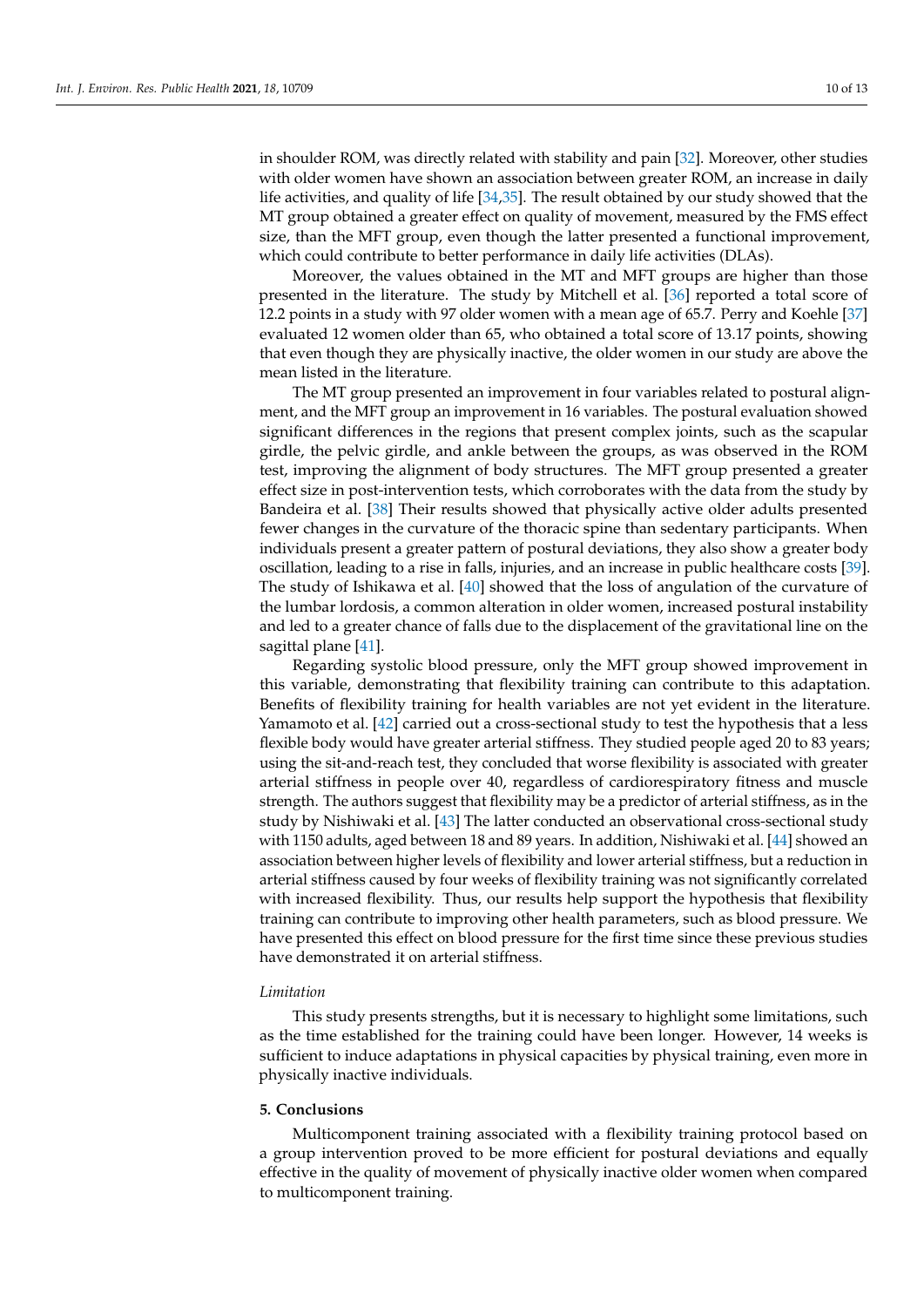**Supplementary Materials:** The following are available online at [https://www.mdpi.com/article/](https://www.mdpi.com/article/10.3390/ijerph182010709/s1) [10.3390/ijerph182010709/s1,](https://www.mdpi.com/article/10.3390/ijerph182010709/s1) Table S1: Postural evaluation (biophotogammetry), anterior view, at the pre and post experimental period moments, Table S2: Postural evaluation (biophotogammetry), posterior view, at the pre and post experimental period moments, Table S3: Postural evaluation (biophotogammetry), right lateral view, at the pre and post experimental period moments, Table S4: Postural evaluation (biophotogammetry), left lateral view, at the pre and post experimental period moments, Table S5: Postural evaluation (biophotogammetry) of the asymmetries of the frontal and sagittal planes at the pre and post experimental period moments.

**Author Contributions:** A.C.d.S.S.: Formal analysis, Conceptualization, Methodology, Visualization, Investigation, Writing—Original draft preparation; M.L.d.A.: Conceptualization, Methodology, Visualization, Formal analysis, Writing—Review & Editing; L.C.F.: Conceptualization, Visualization, Writing—Review & Editing; V.R.R.S.: Writing—Original draft preparation, Formal analysis, Conceptualization; G.d.S.R.: Conceptualization, Visualization, Methodology, Writing—Review & Editing; R.F.B.: Conceptualization, Methodology, Visualization; C.R.B.J.: Formal analysis, Visualization, Supervision, Conceptualization, Writing—Review & Editing. All authors have read and agreed to the published version of the manuscript.

**Funding:** Fundação de Amparo à Pesquisa do Estado de São Paulo (FAPESP, processes 2013/21159-8 and 2017/21361-2), the Conselho Nacional de Desenvolvimento Científico e Tecnológico (CNPq, processes 485045/2013-3 and 141720/2017-4), and the Coordenação de Aperfeiçoamento de Pessoal de Nível Superior-Brasil (CAPES—finance code 001).

**Institutional Review Board Statement:** The study was conducted according to the guidelines of the Declaration of Helsinki, and approved by the Ethics Committee for Research on Human Beings of the School of Physical Education and Sport of Ribeirão Preto of the University of São Paulo (CAAE:63681517.3.0000.5659, 24 July 2017); and registered in the Brazilian Register of Clinical Trials (REBEC: RBR-8hqwmx).

**Informed Consent Statement:** Informed consent was obtained from all subjects involved in the study.

**Data Availability Statement:** The data presented in this study are available on request from the corresponding author. The data are not publicly available due to consent provided by participants.

**Acknowledgments:** The authors wish to thank the study participants and research finance companies.

**Conflicts of Interest:** The authors declare no conflict of interest.

## **References**

- <span id="page-10-0"></span>1. Tavares, D.; Schlemer, G.B.V.; Turchiello, M.P.; dos Santos, J.C.; Pivetta, H.M.F.; Braz, M.M. Perfil da postural corporal estática em idosos: Revisão integrativa. *An. Salão Inter. Ensino Pesq. Ext.* **2018**, *10*, 1–4.
- <span id="page-10-1"></span>2. Katzman, W.B.; Parimi, N.; Gladin, A.; Poltavskiy, E.A.; Schafer, A.L.; Long, R.K.; Fan, B.; Wong, S.S.; Lane, N.E. Sex differences in response to targeted kyphosis specific exercise and posture training in community-dwelling older adults: A randomized controlled trial. *BMC Musculoskelet. Disord.* **2017**, *18*, 509. [\[CrossRef\]](http://doi.org/10.1186/s12891-017-1862-0) [\[PubMed\]](http://www.ncbi.nlm.nih.gov/pubmed/29202732)
- <span id="page-10-2"></span>3. Geremia, J.M.; Iskiewicz, M.M.; Marschner, R.A.; Lehnen, T.E.; Lehnen, A.M. Effect of a physical training program using the Pilates method on flexibility in older adult's participants. *Age* **2015**, *37*, 119–131. [\[CrossRef\]](http://doi.org/10.1007/s11357-015-9856-z)
- <span id="page-10-3"></span>4. Fernandes, V.L.S.; Ribeiro, D.M.; Fernandes, L.C.; Menezes, R.L.D. Postural changes versus balance control and falls in communityliving older adults: A systematic review. *Fisioter. Mov.* **2018**, *31*, 1–15. [\[CrossRef\]](http://doi.org/10.1590/1980-5918.031.ao25)
- <span id="page-10-4"></span>5. Daly, R.M.; Gianoudis, J.; Kersh, M.E.; Bailey, C.A.; Ebeling, P.R.; Krug, R.; Nowson, C.A.; Hill, K.; Sanders, K.M. Effects of a 12-month supervised, community-based, multimodal exercise program followed by a 6-month research-to-practice transition on bone mineral density, trabecular microarchitecture, and physical function in older adults: A randomized controlled trial. *J. Bone Miner. Res.* **2020**, *35*, 419–429. [\[CrossRef\]](http://doi.org/10.1002/jbmr.3865)
- <span id="page-10-5"></span>6. Behm, D.G.; Cavanaugh, T.; Quigley, P.; Reid, J.C.; Nardi, P.S.; Marchetti, P.H. Acute bouts of upper and lower body static and dynamic stretching increase non-local joint range of motion. *Eur. J. Appl. Physiol.* **2016**, *116*, 241–249. [\[CrossRef\]](http://doi.org/10.1007/s00421-015-3270-1)
- <span id="page-10-6"></span>7. Queiroz, D.B.; Araújo, C.M.; Oliveira, L.C.; Novais, M.M.; Andrade, L.A.; Reis, L.A. Functionality, motor fitness, and health conditions in older adult's people living in the home. *Arq. Ciênc. Saúde* **2016**, *23*, 47–53. [\[CrossRef\]](http://doi.org/10.17696/2318-3691.23.2.2016.281)
- <span id="page-10-7"></span>8. Ueno, D.T.; Sebastião, E.; Corazza, D.I.; Gobbi, S. Methods for assessing physical activity: A systematic review focused on older adults. *Rev. Bras. Cineantropom. Desempenho Hum.* **2013**, *15*, 256–265.
- <span id="page-10-8"></span>9. Cook, G.; Burton, L.; Kiesel, K. *Movement: Functional Movement Systems: Screening, Assessment, and Corrective Strategies*; On Target Publications: Santa Cruz, CA, USA, 2010; Volume 407, ISBN 978-1-931046-72-5.
- <span id="page-10-9"></span>10. Chodzko-Zajko, W.J.; Proctor, D.N.; Singh, M.A.F.; Minson, C.T.; Nigg, C.R.; Salem, G.J.; Skinner, J.S. Exercise and physical activity for older adults. *Med. Sci. Sports Exerc.* **2009**, *41*, 1510–1530. [\[CrossRef\]](http://doi.org/10.1249/MSS.0b013e3181a0c95c) [\[PubMed\]](http://www.ncbi.nlm.nih.gov/pubmed/19516148)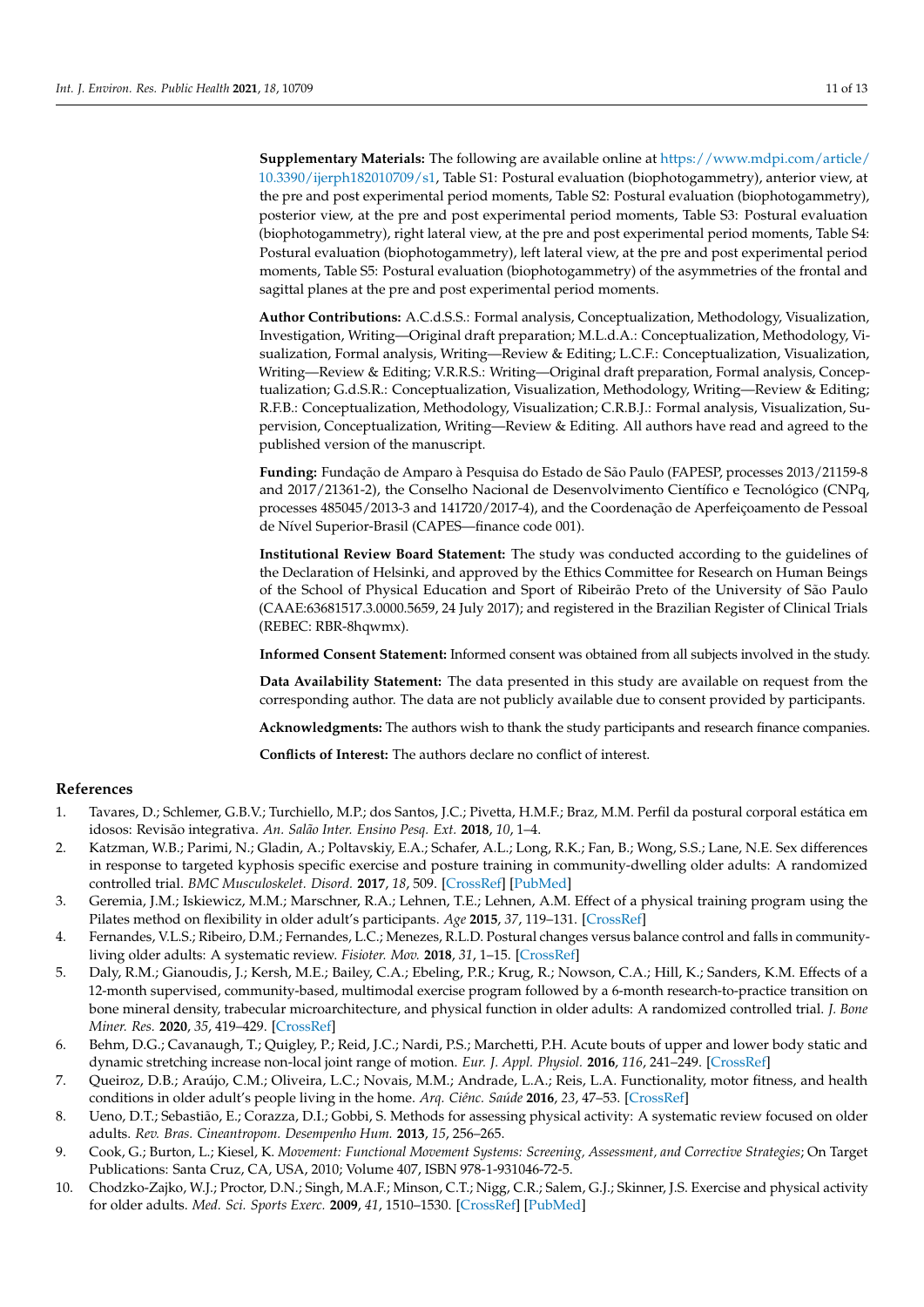- <span id="page-11-0"></span>11. Rolland, Y.; Cesari, M.; Fielding, R.A.; Reginster, J.Y.; Vellas, B.; Cruz-Jentoft, A.J. Osteoporosis in Frail Older Adults: Recommendations for Research from the ICFSR Task Force 2020. *J. Frailty Aging.* **2021**, *10*, 168–175. [\[PubMed\]](http://www.ncbi.nlm.nih.gov/pubmed/33575707)
- <span id="page-11-1"></span>12. Shariat, A.; Cleland, J.A.; Danaee, M.; Kargarfard, M.; Sangelaji, B.; Tamrin, S.B.M. Effects of stretching exercise training and ergonomic modifications on musculoskeletal discomforts of office workers: A randomized controlled trial. *Braz. J. Phys. Ther.* **2018**, *22*, 144–153. [\[CrossRef\]](http://doi.org/10.1016/j.bjpt.2017.09.003)
- <span id="page-11-2"></span>13. D'Aurea, C.V.; Poyares, D.; Passos, G.S.; Santana, M.; Youngstedt, S.D.; Souza, A.A.; Bicudo, J.; Tufik, S.; de Mello, M.T. Effects of resistance exercise training and stretching on chronic insomnia. *Braz J. Psychiatry* **2019**, *41*, 51–57. [\[CrossRef\]](http://doi.org/10.1590/1516-4446-2018-0030) [\[PubMed\]](http://www.ncbi.nlm.nih.gov/pubmed/30328967)
- <span id="page-11-3"></span>14. Ghasemi, E.; Khademi-Kalantari, K.; Khalkhali-Zavieh, M.; Rezasoltani, A.; Ghasemi, M.; Baghban, A.A.; Ghasemi, M. The effect of functional stretching exercises on neural and mechanical properties of the spastic medial gastrocnemius muscle in patients with chronic stroke: A randomized controlled trial. *J. Stroke Cerebrovasc. Dis.* **2018**, *27*, 1733–1742. [\[CrossRef\]](http://doi.org/10.1016/j.jstrokecerebrovasdis.2018.01.024) [\[PubMed\]](http://www.ncbi.nlm.nih.gov/pubmed/29706442)
- <span id="page-11-4"></span>15. Trapé, A.A.; Lizzi, E.; Gonçalves, T.C.P.; Rodrigues, J.; Tavares, S.S.; Lacchini, R.; Pinheiro, L.C.; Ferreira, G.C.; Tanus-Santos, J.E.; Ovídio, P.P.; et al. Effect of multicomponent training on blood pressure, nitric oxide, redox status, and physical fitness in older adult women: Influence of endothelial nitric oxide synthase (NOS3) haplotypes. *Oxid. Med. Cell Longev.* **2017**, *2017*, 2578950. [\[CrossRef\]](http://doi.org/10.1155/2017/2578950)
- <span id="page-11-5"></span>16. Casas-Herrero, A.; Anton-Rodrigo, I.; Zambom-Ferraresi, F.; de Asteasu, M.L.S.; Martinez-Velilla, N.; Elexpuru-Estomba, J.; Ibañez, B. Effect of a multicomponent exercise programme (VIVIFRAIL) on functional capacity in frail community elders with cognitive decline: Study protocol for a randomized multicentre control trial. *Trials* **2019**, *20*, 362–374. [\[CrossRef\]](http://doi.org/10.1186/s13063-019-3426-0)
- <span id="page-11-6"></span>17. Suzuki, F.S.; Evangelist, A.L.; Teixeira, C.V.L.S.; Paunksnis, M.R.R.; Rica, R.L.; de Toledo Evangelista, R.A.G.; João, G.A.; Doro, M.R.; Sita, D.M.; Serra, A.J.; et al. Effects of a multicomponent exercise program on the functional fitness in older adult's women. *Rev. Bras. Med. Esporte.* **2018**, *24*, 36–39. [\[CrossRef\]](http://doi.org/10.1590/1517-869220182401179669)
- <span id="page-11-7"></span>18. Morton, S.K.; Whitehead, J.R.; Brinkert, R.H.; Caine, D.J. Resistance training vs. Static stretching: Effects on flexibility and strength. *J. Strength. Cond. Res.* **2011**, *25*, 3391–3398. [\[CrossRef\]](http://doi.org/10.1519/JSC.0b013e31821624aa)
- <span id="page-11-8"></span>19. Souza, D.; Barbalho, M.; Vieira, C.A.; Martins, W.R.; Cadore, E.L.; Gentil, P. Minimal dose resistance training with elastic tubes promotes functional and cardiovascular benefits to older women. *Exp. Gerontol.* **2019**, *115*, 132–138. [\[CrossRef\]](http://doi.org/10.1016/j.exger.2018.12.001)
- <span id="page-11-9"></span>20. Cadore, E.L.; Sáez de Asteasu, M.L.; Izquierdo, M. Multicomponent exercise and the hallmarks of frailty: Considerations on cognitive impairment and acute hospitalization. *Exp. Gerontol.* **2019**, *122*, 10–14. [\[CrossRef\]](http://doi.org/10.1016/j.exger.2019.04.007) [\[PubMed\]](http://www.ncbi.nlm.nih.gov/pubmed/30995516)
- <span id="page-11-12"></span>21. Borg, G.A.V.; Noble, B.J. Perceived exertion. *Exer. Sport Sci. Rev.* **1974**, *2*, 131–153. [\[CrossRef\]](http://doi.org/10.1249/00003677-197400020-00006)
- <span id="page-11-10"></span>22. American College of Sports Medicine. *Manual do ACSM Para Avaliação da Aptidão Física Relacionada à Saúde*; Grupo Gen-Guanabara Koogan: Sao Paulo, Brazil, 2019.
- <span id="page-11-11"></span>23. Mazo, G.Z.; Mota, J.; Benedetti, T.R.B.; Barros, M.V.G. Concurrent validity and reproducibility test-retest of the Modified Baecke Questionnaire for the older adults. *Braz. J. Phys. Act. Health* **2001**, *6*, 5–11.
- <span id="page-11-13"></span>24. Freedson, P.S.; Melanson, E.; Sirard, J. Calibração do acelerômetro Computer Science and Applications. *Med. Ciênci. Esp. Exerc.* **1998**, *30*, 777–781.
- <span id="page-11-14"></span>25. Rikli, R.E.; Jones, J.C. *Teste de Aptidão Física Para Idosos*; Manole: Barueri, Brazil, 2008.
- <span id="page-11-15"></span>26. Barbosa, S.M. Estudo do equilíbrio em idosos através da fotogrametria computadorizada. *Fisioter. Bras.* **2016**, *2*, 189–196. [\[CrossRef\]](http://doi.org/10.33233/fb.v2i3.642)
- <span id="page-11-16"></span>27. Porto, A.B.; Okazaki, V.H.A. Procedures of assessment on the quantification of thoracic kyphosis and lumbar lordosis by radiography and photogrammetry, A literature review. *J. Bodyw. Mov. Ther.* **2017**, *21*, 986–994. [\[CrossRef\]](http://doi.org/10.1016/j.jbmt.2017.01.008)
- <span id="page-11-17"></span>28. McKay, M.J.; Baldwin, J.N.; Ferreira, P.; Simic, M.; Vanicek, N.; Burns, J. Normative reference values for strength and flexibility of 1000 children and adults. *Neurology* **2017**, *88*, 36–43. [\[CrossRef\]](http://doi.org/10.1212/WNL.0000000000003466)
- <span id="page-11-18"></span>29. Norkin, C.C.; White, D.J. *Medida da Amplitude de Movimento Articular, um Guia Para Goniometria*; FA Davis Co: Philadelphia, PA, USA, 1995.
- <span id="page-11-19"></span>30. Leppink, J.; O'Sullivan, P.; Winston, K. Effect size—Large, medium, and small. *Perspect. Med. Educ.* **2016**, *5*, 347–349. [\[CrossRef\]](http://doi.org/10.1007/s40037-016-0308-y)
- <span id="page-11-20"></span>31. Wicke, J.; Gainey, K.; Figueroa, M. A comparison of self-administered proprioceptive neuromuscular facilitation to static stretching on range of motion and flexibility. *J. Strength Cond. Res.* **2014**, *28*, 168–172. [\[CrossRef\]](http://doi.org/10.1519/JSC.0b013e3182956432)
- <span id="page-11-21"></span>32. Medeiros, D.M.; Martini, T.F. Chronic effect of different types of stretching on ankle dorsiflexion range of motion: Systematic review and meta-analysis. *Foot* **2018**, *34*, 28–35. [\[CrossRef\]](http://doi.org/10.1016/j.foot.2017.09.006)
- <span id="page-11-22"></span>33. Aslan, H.; Buddhadev, H.H.; Suprak, D.N.; San Juan, J.G. Acute effects of two hip flexor-stretching techniques on knee joint position sense and balance. *Int. J. Sports Phys. Ther.* **2018**, *13*, 846–859. [\[CrossRef\]](http://doi.org/10.26603/ijspt20180846)
- <span id="page-11-23"></span>34. Kamonseki, D.H.; Gonçalves, G.A.; Yi, L.C.; Júnior, I.L. Effect of stretching with and without muscle strengthening exercises for the foot and hip in patients with plantar fasciitis: A randomized controlled single-blind. *Clin. Trials J.* **2016**, *23*, 76–82. [\[CrossRef\]](http://doi.org/10.1016/j.math.2015.10.006)
- <span id="page-11-24"></span>35. Hill, K.J.; Robinson, K.P.; Cuchna, J.W.; Hoch, M.C. Immediate effects of proprioceptive neuromuscular facilitation stretching programs compared with passive stretching programs for hamstring flexibility: A critically appraised topic. *J. Sport Rehabil.* **2017**, *26*, 567–572. [\[CrossRef\]](http://doi.org/10.1123/jsr.2016-0003)
- <span id="page-11-25"></span>36. Mitchell, U.H.; Johnson, A.W.; Vehrs, P.R.; Feland, J.B.; Hilton, S.C. Performance on the functional movement screen in older active adults. *J. Sport Health Sci.* **2016**, *5*, 119–125. [\[CrossRef\]](http://doi.org/10.1016/j.jshs.2015.04.006)
- <span id="page-11-26"></span>37. Perry, F.T.; Koehle, M.S. Normative data for the functional movement screen in middle-aged adults. *J. Strength Cond. Res.* **2013**, *27*, 458–462. [\[CrossRef\]](http://doi.org/10.1519/JSC.0b013e3182576fa6)